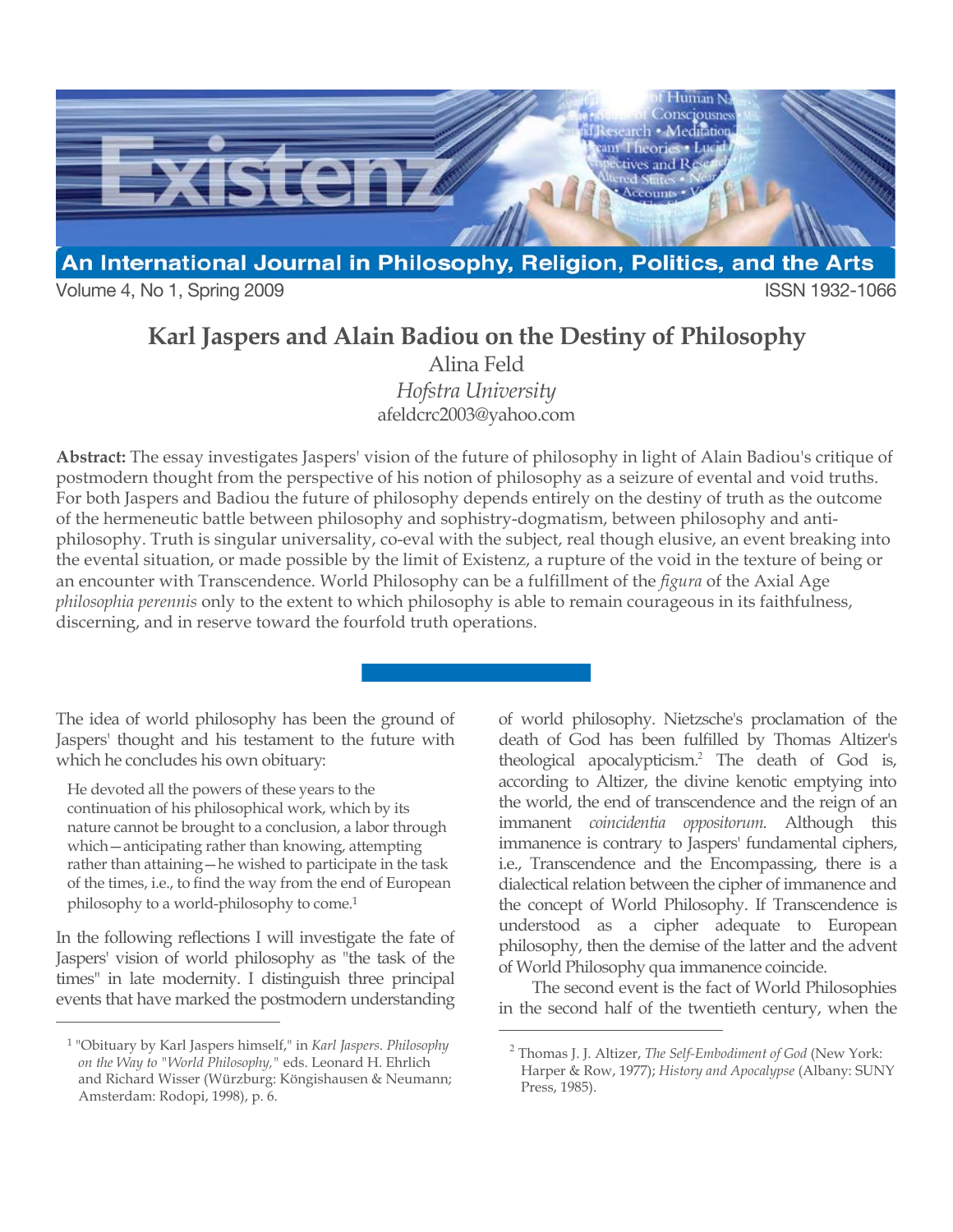paradigm of European hegemony has been replaced by one of cultural pluralism.

The third event is the late modernity questioning of the nature and future of philosophy as well as of World Philosophy(ies). Jean Baudrillard and Alain Badiou maintain opposing attitudes toward and propose opposing interpretations of the present state of the world. While Baudrillard notes the postmodern "melancholy of systems" caused by the technological actualization of our poetic and theological metaphors,<sup>3</sup> Badiou sees the dawn of universal consciousness, one that has emerged with Saint Paul. He is thus in agreement with David Leahy, the thinker of the *novitas mundi*, of "thinking now occurring."4

I will engage in the investigation of the fate of Jaspers' "task of the time" in light of Alain Badiou's critique of postmodern thought from the perspective of his notion of philosophy as "a seizure of evental and void truths."

#### **Karl Jaspers – Philosophy in the Aftermath of Kierkegaard and Nietzsche**

In order to embark on the present task, one needs to assess Jaspers' view of contemporary philosophy and his diagnosis of the contemporary situation. Jaspers considers that Kierkegaard and Nietzsche have created the new conditions for philosophizing.5 Questions such as "what is philosophy?" what will become of philosophy?" suggest that philosophy is at an end. Jaspers maintains that Hegel was the end of Western philosophy, as "objective, confident, absolute rationality" (*RE* 128); while Kierkegaard and Nietzsche, by questioning in endless reflection, exhausted the possibility of the single, complete system. The difficulty of our situation resides in our awareness of the negative counter-rational ground on which we stand and philosophize, i.e., for the first time, philosophy is aware that it must ground itself in potential Existenz rather than Reason.

What is our Existential Situation? The question is whether today we are involved in a profound revolutionary transition, either a spiritual revolution or an external process arising from technology; a world of catastrophe and an immense, though yet unclear, possibility. The facts defining the new era: modern technology, the unity of the globe created by modern communications, the increased population transformed from nations into masses, seemingly enabled to understand and participate in the process but actually transformed into slaves, the breakdown of past ideals of order and the need to find a new human order capable to save us from chaos, the questionableness of all traditional values in the political situation of the cold war—all these factors are part of the transition from bourgeois contentment, progress, education, and a sense of security to an age of war, mass murder, most terrible sense of menace and chaotic disintegration, in which humanity is being extinguished.<sup>6</sup>

Jaspers called attention to the apocalyptic nature of the times, the *coincidentia oppositorum* of the brave new world that affects the whole of mankind "drawn into one common stream of destruction or renewal."7 What is radically new about the present crisis is the fact that it involves the entire world, the whole of mankind, and not only a limited portion of it. Jaspers insists that "today for the first time there is a real unity of mankind which consists in the fact that nothing essential can happen anywhere that does not concern us all" (*OGH* 139). The European scientific and technological revolution is the material basis and cause of the spiritual catastrophe our historical situation is seen as the turning point of the ages, one whose magnitude only the Axial Period can match. Jaspers questions the relation between the contemporary age of radical metamorphosis of humanity and the Axial Period. He notes the major differences between the two. Thus, the contemporary situation is absolutely universal, since planetary, whereas the Axial Age was only relatively universal since circumscribed by Europe, China and India; the phenomenon is occurring with consciousness of its own universality; it is one of technological breakthrough and

 $\overline{a}$ 

<sup>3</sup> Jean Baudrillard, *Simulacra and Simulation*, trans. Sheila Faria Glaser (Ann Arbor: Michigan University Press, 1995); *The Transparency of Evil*, trans. by James Benedict (New York: Verso, 1993).

<sup>4</sup> David G. Leahy, *Novitas Mundi* (New York: New York University Press, 1980).

<sup>5</sup> Karl Jaspers, *Reason and Existenz*, transl. William Earle (Milwaukee, WI: Marquette University Press, 1997), p. 127 [henceforth cited as *RE*].

<sup>6</sup> Karl Jaspers, *The Perennial Scope of Philosophy*, transl. Ralph Manheim (New York: Philosophical Library, 1949), pp. 158- 159 [henceforth cited as *PSP*].

<sup>7</sup> Karl Jaspers, *The Origin and Goal of History*, transl. Michael Bullock (New Haven: Yale University Press, 1968), p. 138 [henceforth cited as *OGH*].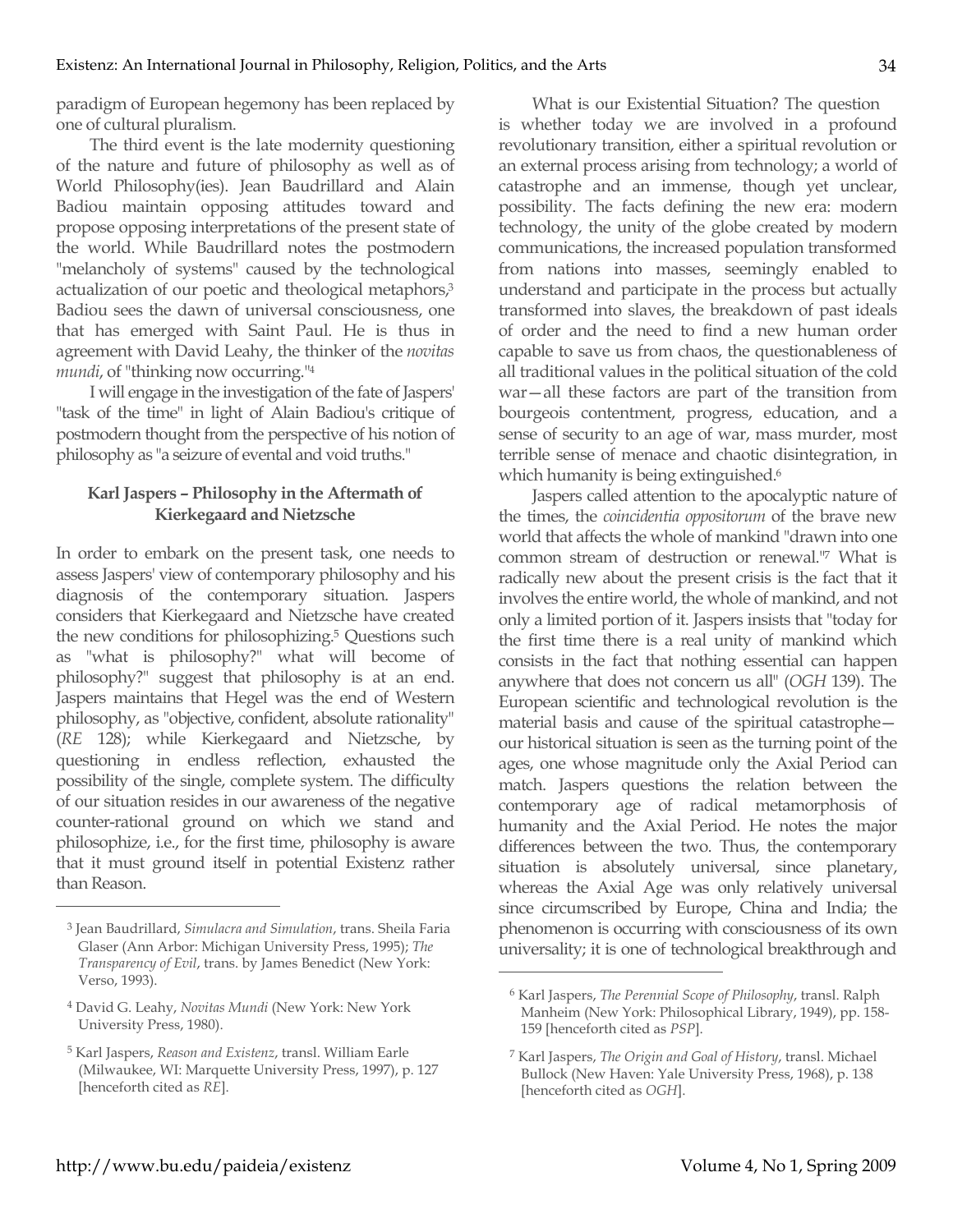political remolding rather than of spiritual creation. Our Technological Age is more similar to the epoch of the invention of tools and weapons, than to the Axial Age of Confucius, Buddha, and Socrates. The Age of Technology is characterized by emptiness in contrast to the plenitude of the Axial Age.8

Confronted with contemporary emptiness, Jaspers asks, what should philosophy do in the present world situation? He sketches the inward portrait of the present: a de facto nihilism, a lack of inwardness, and the loss of the sense of value, existential indifference for life and death alike, epidermal, violent but short-lived affect (*PSP* 160). The prophetic visions of Kierkegaard and Nietzsche are thus being actualized: the individual is caught between forms of dull indifference and nihilistic despair (*PSP* 162). Philosophy's enduring task is to achieve the independence of man as an individual by establishing a relation to authentic being by the depth of his attachment to Transcendence. This independence can be achieved either in renunciation to the world or through participation in the world. The ultimate goal of philosophy, according to Jaspers, is communication, a form of the Kantian kingdom of ends, i.e., one in which independent and authentic individuals who can prove themselves in solitude as Pascal demanded are the only ones capable to enter into communication (*PSP* 166-167). Given this enduring task of philosophy, Jaspers intends to define its present mission. Since faith in reason is at an end, and together with it, the idea of world order or harmony and our reliance on the law are lost, the forgotten primal source is laid bare: thus there is scope for a radical philosophy, i.e., a philosophy of the root or radix, of the primal source which is Existenz (*PSP* 168). Jaspers concludes:

Today our task is to find in existence itself a new foundation for reason. That is the urgent task in the spiritual situation defined by Kierkegaard, Nietzsche, Pascal and Dostoevsky. (*PSP* 168)

Thus, for Jaspers, philosophy always strives to apprehend the truth. The truth is present in history at all times and never, always in movement, perhaps most profoundly manifested in a violent movement, in upheaval (*PSP* 157-158). The most significant question in this context: Does that mean that our contemporary situation can make truth emerge and thus give an exceptional scope to philosophy itself in spite of the increasing number of its pallbearers and mourners? It is the rational will for the universal that questions the absolute end of philosophy and may even find new insights into its own history and fundamental origin.

# **Alain Badiou – Possibility, Necessity, and Desire of Philosophy**

In *Manifesto for Philosophy* Badiou affirms his belief not only in the possibility of contemporary philosophy, but also in the fact that philosophy is not in a final state but rather "taking one more step within the modern configuration" established with Descartes that binds the concepts of being, truth, and the subject to the conditions of philosophy.<sup>9</sup> Philosophy, he maintains, requires certain conditions for its possibility, conditions that are not external, or objective—social, ideological, religious, mythological—but rather transversal, i.e., invariant, generic truth procedures of science (the matheme), the political (political invention), love, and art (the poem). He adduces Plato as the first philosophical configuration that showed that these truth procedures are compossible in thought. Philosophy does not itself produce truths but requires there to be truths within each of the orders in which they may be invoked. What is the relation between philosophy, cognition, and truth? The truth, he writes, stands out by its evental origin; while cognition, correct statements, accumulated knowledge do not require the Event, the new; but the latter is a condition sine qua non for the truth to happen: "The origin of a truth is of the order of the Event...In the beginning in the situation if no (pure) Event, supplements it, there is no truth,

 $\overline{a}$ 

<sup>8</sup> "First of all outwardly. Our Age of Technology is not merely relatively universal like the events in those three mutually independent worlds of the Axial Period, but absolutely universal because it is planetary. It is not a process that is mutually related in meaning yet separate in fact; it is a single whole in continual mutual intercourse. Today it is taking place with consciousness of universality. What is happening now is absolutely decisive. There is no longer anything outside it. Inwardly, however, something manifestly quite different from the Axial Period is involved. Then the plenitude, now the emptiness. The present age is one of real technological and political remoulding not yet of eternal spiritual creations. We may liken ourselves…to the epoch of the invention of tools and weapons, of the first use of domestic animals and horses, than with the age of Confucius, Buddha and Socrates" (*OGH* 139-140).

<sup>9</sup> Alain Badiou, *Manifesto for Philosophy*, transl. Norman Madarasz (Albany: SUNY Press, 1999) 32 [henceforth cited as *MP*].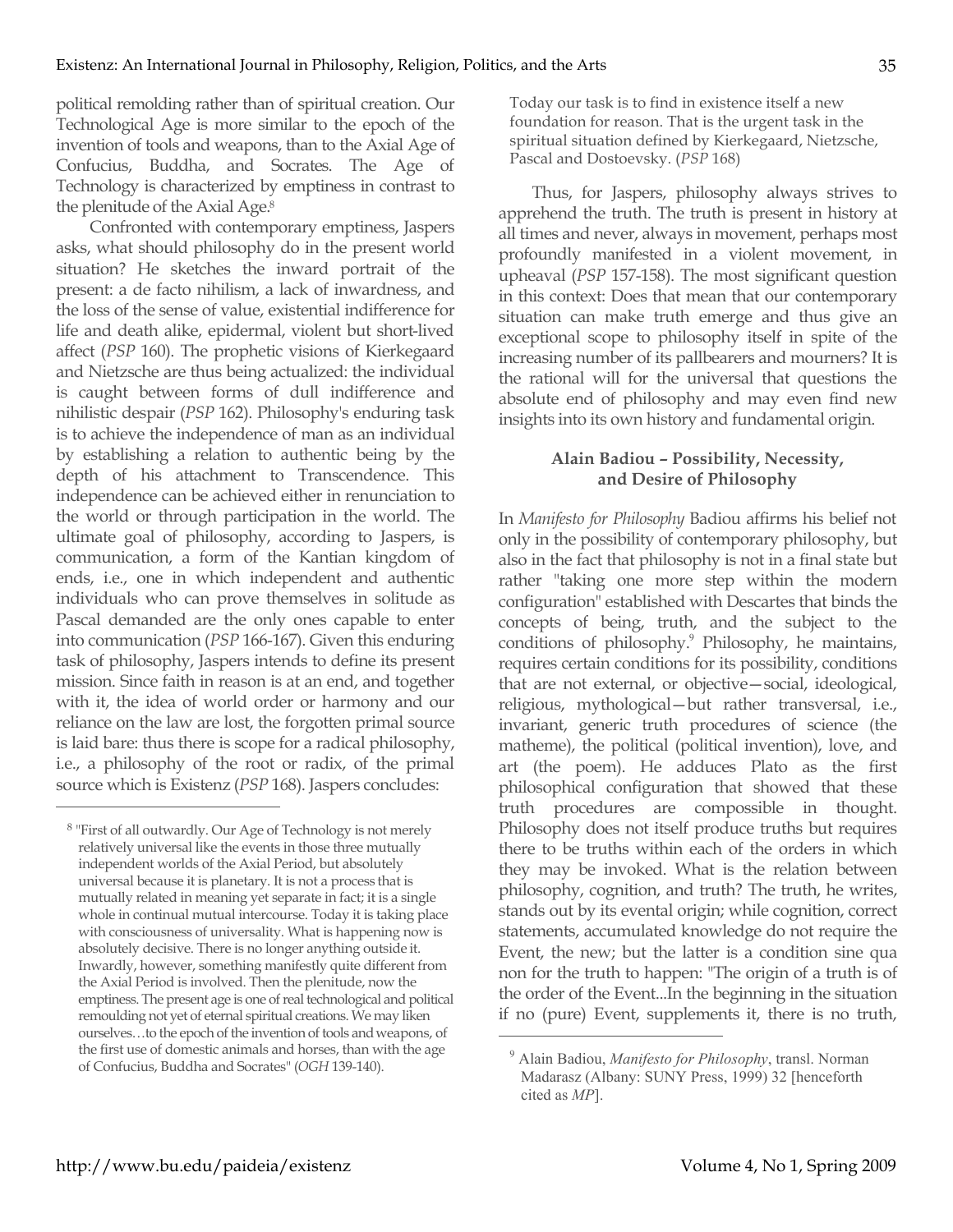only veridicality."10 According to this hermeneutics of truth as Evental (the nature of Truth is heterogeneous: truth is not knowledge, rather "truth creates a hole in knowledge," *MP* 37), Badiou gradually develops the thought and definition of philosophy.

To do that, Badiou develops a number of theses that endeavor to respond to the objections raised against philosophy and the possibility of philosophy in postmodernity.

Thesis 1. Its relation to its own history today paralyzes philosophy. Indeed, the malaise in philosophy is paralyzing philosophy between historiography and relocalization. Badiou's intention is to break with this diagnosis and urge philosophy to go back to its roots (radicalize itself) but in a different way.

Thesis 2. Badiou defends rupture, and tearing philosophy away from the genealogical imperative, as philosophy must break from within itself with historicism. Against Heidegger, he calls forth a "violent forgetting of the history of philosophy and of the whole montage of the oblivion of being" (*MP* 115). Instead, he intends to initiate, like Descartes or Spinoza, an autonomous legitimating of discourse and to define philosophy in the absence of references to its history, its destiny, or by decline of Western metaphysics.

Thesis 3. A definition of Philosophy exists and is a historic invariant that distinguishes philosophy from sophistry, i.e., what is not philosophy but resembles it. Modern sophists, following Wittgenstein, maintain that the fundamental opposition and alternative for thought is that between speech and silence, not truth and error. That is why Badiou views contemporary or postmodern philosophy as sophistry. The most significant gesture of contemporary sophistry is the compromise of the idea of truth in the demise of the great historic narratives, of progressive discourse of the Redemption theme, and its replacement with the idea of rule or the linguistic authority of the Law, of Jewish wandering under the law (*MP* 118).

Thesis 4. Thus, every definition of philosophy must distinguish itself from sophistry. Since the sophist—ancient or postmodern—claims that there is no truth, that the concept of truth is useless and uncertain, that there are only conventions, rules, types of discourse, language games, a definition of philosophy requires taking a stand in relation to the concept of truth. Thus, Badiou affirms, "the category of truth is the central category of any possible philosophizing" (*MP* 119).

During the twentieth century in its decline there have been three dispositions of history—Stalinism, Fascism, and Western parliamentarianism; three loci— Russia, Germany, and US; and three ideological complexes of philosophy—Marxist-dialectical materialism, Heideggerian thinking in its militant NS dimension, and logical positivism of the Vienna Circle; all of which shared a common feature, namely, a violent opposition to the Platonic foundations of metaphysics. Contemporary statements agree that what was historically initiated by Plato has entered into the final moments (*MP* 121). Badiou declares the end of this End and the re-opening of the Plato question to examine whether it is not by an other Platonic gesture that our future thinking must be supported (*MP* 122), i.e., by the Plato of *The Apology* and the aporetic dialogues rather than the Plato of the "repressive apparatus" set up for disaster of "*The Laws*, Book X.

Badiou grapples with the task of defining this category of truth, a strictly philosophical category, in relation to classical philosophy. His first thesis: the prereflexive conditions of philosophy are constituted by the truths emerging in four possible registers, i.e., mathematics, art, the political, the amorous encounter, that proceed within the real independently of philosophy (*MP* 123). Philosophy is not a production of truth but an operation from truths, since the category of truth must remain a void, an operational and logical void. Badiou's phrase for the philosophical operation of the category of truth, "pinching and seizing": "Philosophy, because its central category is void, is essentially subtractive, must subtract Truth from the maze of sense" (*MP* 126).

Thus, philosophy within whose heart there is a lack, a hole, is an operation of seizing the truth subtracted from presence, an operation that seizes truths from the sequence, the narrative of history and sense. But philosophy is always tempted to mistake its own operation of the empty category of truth with the production of truth: succumbing to this temptation exposes philosophy to what Badiou calls "disaster." The first victim was Plato's thought itself that renounced the *aporia* of the void of truth of the early dialogues for the criminal prescriptions of the Laws. On this model, the history of Western philosophy has been the locus of

<sup>10 &</sup>quot;As long as nothing happens, there can be cognition, correct statements, accumulated knowledge [but] there cannot be truth…Out of the veridical statements there is a chance that a truth befall from the moment that an Event encountered its name" (*MP* 36-37).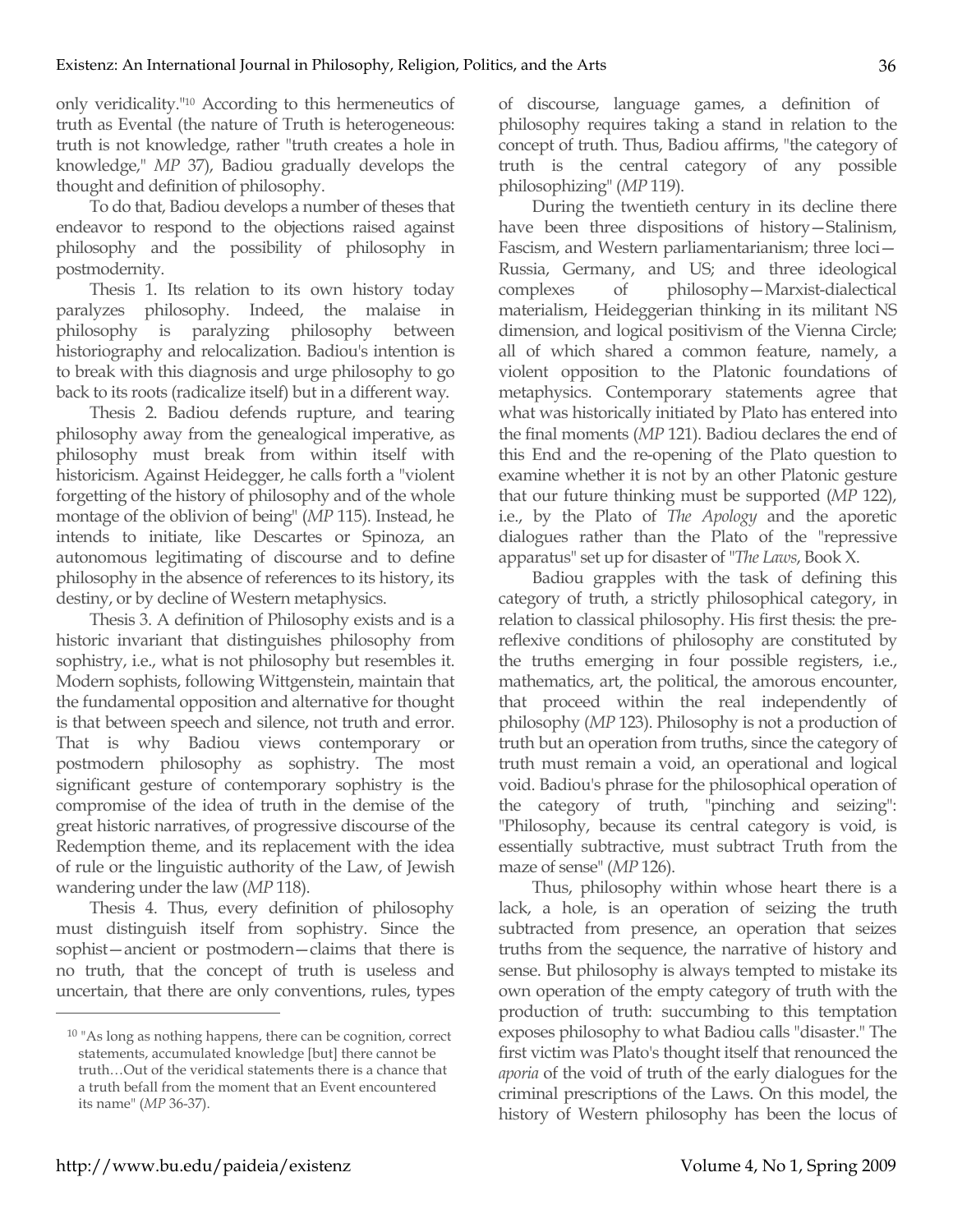repeated and deepening disaster that culminated with the twentieth century's political terror regimes. Once philosophy presents itself as a truth procedure or a situation of truth, indeed, the plenitude of truth, instead of an empty operation of seizing the truths, disaster sets in. Philosophy's disaster means the declaration of the ecstasy of place, the sacrality of name, and terror. Thus, the multiplicity and heterogeneity of truths is reduced to one single locus of truth indicated metaphorically in Plato's case, the unique locus of truth is the intelligible place, *topos noetos*. The multiplicity of the names of truth—theorems, principles, declarations, imperatives, beauty, and laws—becomes restricted to one single eternal, genuine name, i.e., the sacralization of the name, a substantialization of the category of truth. For Plato, this sacralization over-determines the idea of the Good. When the void of truth becomes presence, and therefore what is outside the presence of truth must be annihilated, then terror and its law of death is the outcome. Badiou points to Stalinism, National Socialism and Imperial parliamentary democracy as the twentieth century's prototypes of real,<br>historical "disaster" that always contains a historical "disaster" that always contains a philosopheme bringing together ecstasy, the sacred and terror: terror toward the Westerner, the Jew, the Communist or after the cold was the non-Westerner, the immigrant, the distant rebel (*MP* 131-132).

Thus, philosophy must steer its course between sophistry and dogmatism. Confronted with the terror of the twentieth century philosophemes produced by the dogmatic disaster of the concentration and Stalinist camps, the sophist denies the existence of truths and the accessibility of being qua being. The philosopher must respond to the sophist's denial of truth while avoiding the temptation of dogmatism's "disaster" of excess. The dogmatist confuses the operational void of truth with the donation of being, transforms philosophy from a rational operation into initiation, fills out the void of the operation of seizing with the ecstasy of a unique place of truth, declares one name of truth, proposes the terroristic imperative of being true as such (*MP* 133-134). The history of philosophy is the history of dogmatic failure of thought and abandonment of the ethics of philosophy that culminated with the terror regimes of the twentieth century that compromised philosophy, thus causing and justifying the Sophist's objection, i.e., the postmodern. (Sophistic and postmodern, contemporary philosophy endorses language games, deconstruction, feeble thinking, irremediable heterogeneity, different and differences,

the ruin of reason, the fragment or discourse in shreds, thus placing philosophy in an impasse, *MP* 135.) Badiou believes in the possibility and future of philosophy, of a philosophy whose central category according to his definition is the void of truth and one that was alive in the Platonic *aporetic* dialogues. This attitude is counter-sophistic as well as anti-dogmatic. Badiou maintains the possibility, necessity and desire of philosophy: "philosophy must reappear as what it is: a bright opening of eternity without God and soul, a duty for thought" (*MP* 137).

## **Alain Badiou – Truth as Event**

To understand Badiou's difficult notions of truth as void and of philosophy as "pinching and seizing of truths," I will refer to his more accessible exploration of Saint Paul. In *Saint Paul: The Foundation of Universalism*, Badiou presents the paradigmatic case of the event of truth introduced for the first time through the medium of the new discourse of universal singularity by Saint Paul. Here Badiou makes visible more clearly via the Pauline gesture the essence of evental truth as constitutive of the human subject and human subjectivity. According to Badiou, Paul reduces Christianity to a single statement and fabulous element, Jesus' Resurrection. The phenomenology of truth as event emerges. Truth erupts as a singularity immediately universalizable, interrupts repetition, and the logic of history. According to Paul's economy of the good news, truth is evental, thus singular, neither structural, nor axiomatic, nor legal; no generality can account for it or structure the subject who claims to follow in its wake; there cannot be a law of truth; and truth is inscribed on the basis of a declaration that is subjective in its essence.<sup>11</sup> Truth as universal singularity is offered and addressed to all without condition.

According to the paradigm of Paul's truth operation, philosophy and truth are intrinsically bound together and coeval with the birth of the human subject in and through the latter's decision. Badiou insists that Paul's institution of universal singularity through individual decision and faithful continuity is a secular and philosophical gesture par excellence. Truth emerges as a matter of universal singularity, thus transcending both Greek cosmic discourse of totality—

<sup>11</sup> Alain Badiou, *Saint Paul: The Foundation of Universalism*, transl. Ray Brassier (Stanford: Stanford University Press, 2003), p. 14 [henceforth cited as *SP*].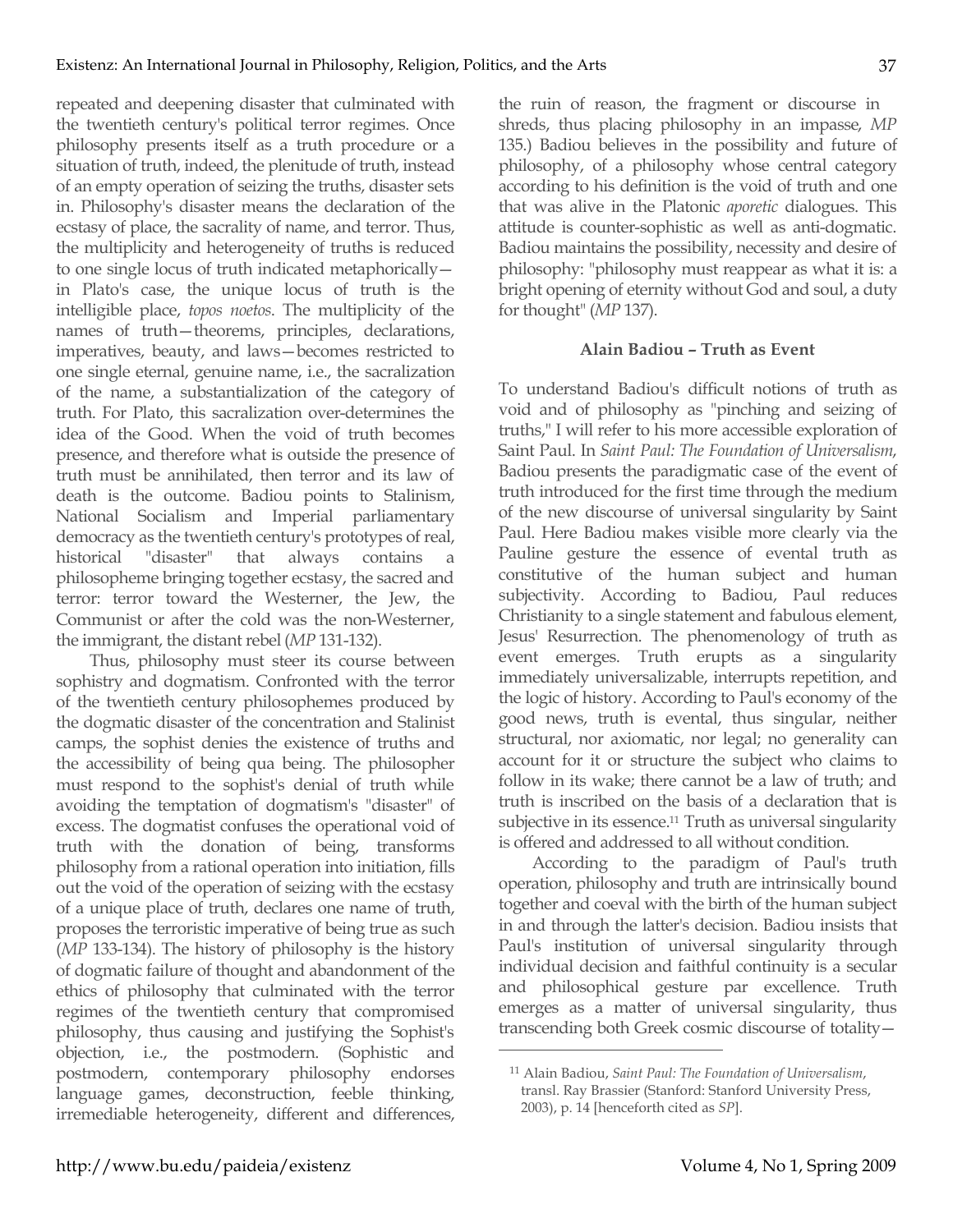contemporary abstract globalism—and Jewish discourse of exception—contemporary provincialism of restricted identity. Truth cannot begin either with abstract totality or with the exception to totality: truth necessarily proceeds from the event that is acosmic and illegal (*SP* 42). Moreover, Badiou observes, the Christ event presented by Paul witnesses to a God that is not God the Father, the God of Being whose attributes are wisdom and power; it testifies instead to a God that is not Being, thus anticipating Heidegger's critique of onto-theology. Badiou ratifies Paul's radicalism in which non-being is the only legitimization of being and in which the naked event is pure beginning, does not prove or fulfill anything, is no concession to Jewish or Greek discourse and disposition, cannot be proven, and is not dialectical relation to any prior occurring. The fundamental significance of the Pauline institution of truth as event is the genesis of the human subject, i.e., the Immortal. Badiou distinguishes: "It is not the singularity of the subject that validates what the subject says: it is what he says that founds the singularity of the subject" (*SP* 53).

Badiou's fundamental notion is the meontological nature of truth—fourfold truth of love, art, science, and politics—as event that is only seized but not possessed by philosophy. On the model of Paul's witnessing and continuing fidelity to the Resurrection, the event of truth constitutes the witnessing and faithful subject qua subject, i.e., an immortal, and no longer a human animal. The contingency and subjectivity of truth point to its radical nature: in itself and objectively, it is void, i.e., unrepresented and unrepresentable. It only emerges in subjective witnessing of love, art, science, politics. Philosophy is the seizure of the compossibility of the four truth operations. The temptations that it must resist are those of substantialization of truth that would turn philosophy into dogmatism and terror, and of sophistry or truth-denial.

## **Karl Jaspers, Alain Badiou, and the Destiny of Philosophy**

In order to understand the present and future of philosophy, Jaspers and Badiou follow trajectories indicating surprisingly similar concerns and oftensimilar answers.

Jaspers probed the significance of the Axial Period, while Badiou revisited early Plato and Saint Paul. The Axial Period provides the prototype of the *philosophia perennis* that may be fulfilled only now as World Philosophy. Since the present crisis is viewed by both as the consequence of the cultivation of a defective philosophical attitude, the solution must be a radical transformation through the retrieval of the root, a forgotten dimension, i.e., for Jaspers, the integration of Existenz as ground of unreason into Reason, and making the threefold truth of the Encompassing that is ourselves —that of empirical existence, consciousness and spiritual existence—universally communicable through philosophical logic; for Badiou, it is the retrieval of the philosophical attitude of Plato's *aporetic* dialogues and the understanding of the void of truth as event exemplified by Paul's witnessing to the Resurrection. It is interesting to note that Badiou's notion of evental situation resembles Jaspers' notion of limit or boundary situation. Both the evental and the limit situation represent the necessary but not sufficient condition for the possibility of the event of truth; the subject emerges as subject in the declaration or witnessing of the truth event; Paul and Hölderlin are the exceptional case-illustrations proposed by both. Certainly, for Jaspers, the limit situation is the situation in which Existenz faces Transcendence; while Badiou never leaves immanence, and its polarities ontologymeontology, mathematics-philosophy, nature-history, and knowledge-truth.

For Badiou postmodern philosophy is truthdenying sophistry as a counter-reaction to philosophical dogmatism or the substantialization of truth; while Jaspers places such anti-philosophical attitudes under the signs of demonology and nihilism (*PSP* "Philosophy and Anti-Philosophy). "Demonology," he explains, Is a substitute for faith or inverted faith, it misses transcendence; it denies freedom, and unified experience, thus promoting fragmentation, dissolution in the indeterminate and relativism; it denies human distinction from nature; it endorses the Kierkegaardian aesthetic category characterized by irresponsibility of thought; it hovers in an intermediary form of being that is neither empirical reality nor transcendent actuality, but rather deception and illusion. Demonology includes the deification of man, i.e., of great men, tyrants, and charlatans. Nihilism as open unbelief is a radicalized and aggressive demonology: it denies being, truth, and God. Both Jaspers and Badiou qualify the response that philosophy is called to enact in the face of its others, sophistry and anti-philosophy. According to Jaspers, philosophy must identify the truth that its others contain though in distorted form and acknowledge the connection between itself and these others. Jaspers